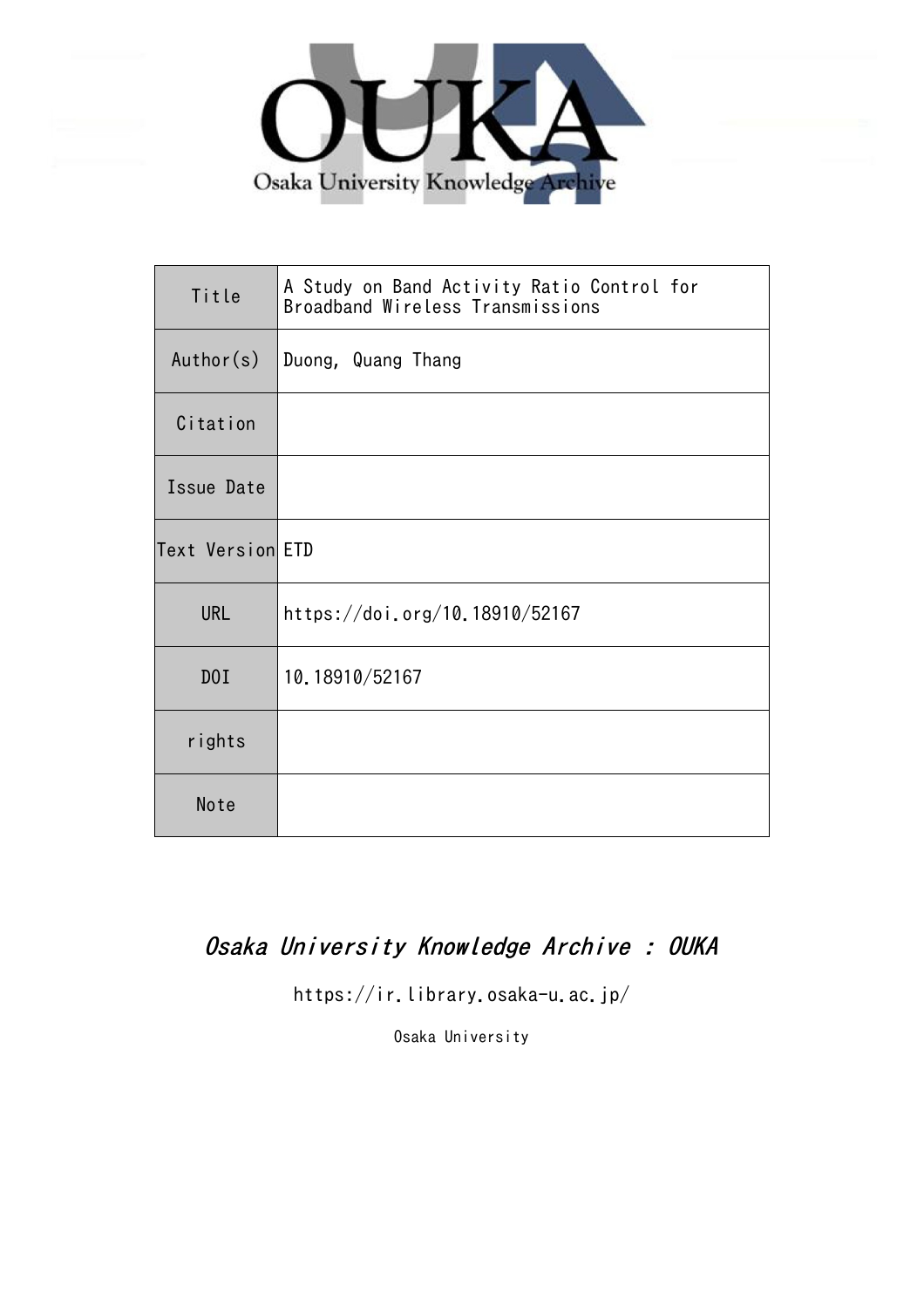## 論 文 内 容 の 要 旨

氏 名 (DUONG QUANG THANG)

# A Study on Band Activity Ratio Control

## for Broadband Wireless Transmissions

(広帯域無線伝送における帯域使用率制御方式に関する研究)

#### 論文内容の要旨

論文題名

This dissertation is a summary of the study on band activity ratio (BAR) control for broadband wireless transmissions which is conducted by the author during his work toward the Ph.D. degree at the Department of Information and Communications Technology, Graduate School of Engineering, Osaka University, Japan. This dissertation is organized as follows.

Chapter 1 provided an introduction and outline of the dissertation.

Chapter 2 introduced a signal model for two broadband wireless transmission schemes: single carrier and orthogonal frequency division multiplexing (OFDM), which was used throughout this dissertation. Then, this chapter outlined the importance of BAR control in the enhancement of spectral efficiency for the broadband transmissions. After that, this chapter clarified the impacts of BAR control and the issue of channel prediction in autonomous spectrum sharing with the aid of dynamic spectrum control (DSC). Finally, this chapter presented the effectiveness of wireless relaying in spectral efficiency enhancement and clarified the spectral efficiency degradation issue of broadband amplify-and-forward (AF) relay. The issues of channel prediction in autonomous spectrum sharing and the spectral efficiency degradation issue of broadband AF relay clarified the contributions of this dissertation.

In Chapter 3, we formulated the issue of channel prediction for the entire system band when only a part of the system band is allocated to each user. This channel prediction is quite important for autonomous spectrum sharing with the aid of DSC in which a limited part of the system band with higher gain is dynamically selected for each link. Then, we explained spectral efficiency degradation due to deterioration of channel state information (CSI) reliability when BAR is relatively small. Aiming at enhancing spectral efficiency, we proposed CSI reliability guaranteeing subchannel selection scheme. Numerical analysis was given to show that BAR control based on the proposed subchannel selection scheme significantly enhances the spectral efficiency when BAR is controlled to be relatively small in networks with many links.

In Chapter 4, we explained challenges for broadband AF relay under frequency selective fading. We introduced subchannel pairing in order to enhance the spectral efficiency for the broadband AF relay. To further enhance the performance, we investigated the energy allocations for subchannels on the basis of convex optimizations. The effectiveness of subchannel pairing in spectral efficiency enhancement was verified via numerical analysis. After that, we proposed adaptive BAR control based on spectrum nulling as a low overhead alternative technique for subchannel pairing. Numerical analyses were given to confirm that the proposed adaptive BAR control achieves almost the same spectral efficiency with the subchannel pairing with a drastically reduced notification overhead.

Chapter 5 highlighted the main results and contributions of this dissertation.